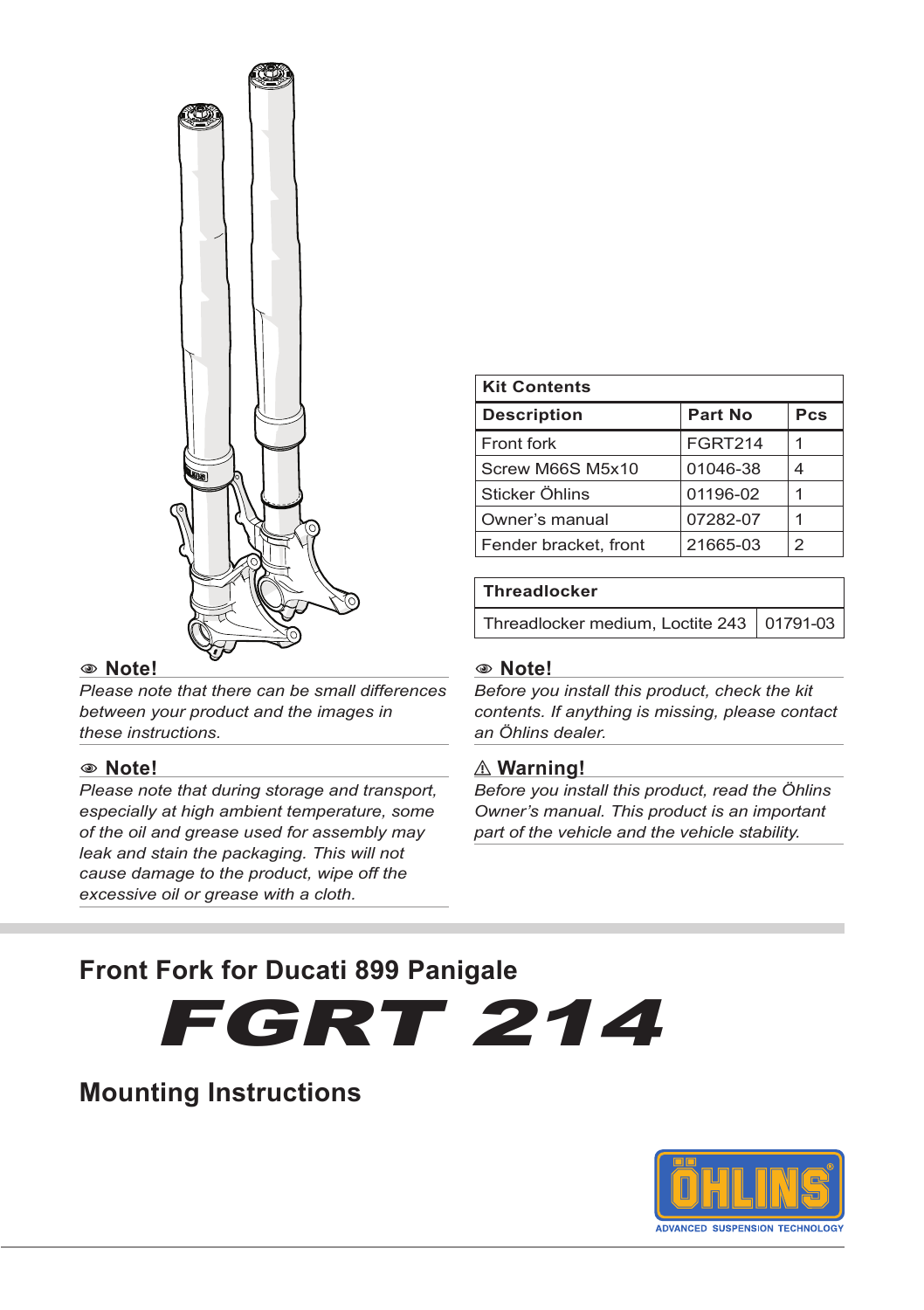# **MOUNTING INSTRUCTIONS**

## ⚠ **Warning!**

*We strongly recommend to let an Öhlins dealer install this product.*

## ⚠ **Warning!**

*If you work with a lifted vehicle, make sure that it is safely supported to prevent it from tipping over.*

## 1 **Note!**

*When you work with this product, see the vehicle service manual for vehicle specific procedures and important data.*

## 1 **Note!**

*Before you install this product clean the vehicle.*

## **1**

Put the motorcycle on a work stand so that the rear wheel barely touches the ground.

## **2**

Remove the front fender, brake caliper, ABS-sensor (if any), and the front wheel.



## **3**

Loosen the upper and lower triple clamps by loosening the screws.

#### **4**

Remove the fork legs from the triple clamps.

## **5**

Install the supplied fender brackets to the fork legs according to the figure.

Apply threadlocker (01791-03) or similar on the screws and tighten to 4 Nm.

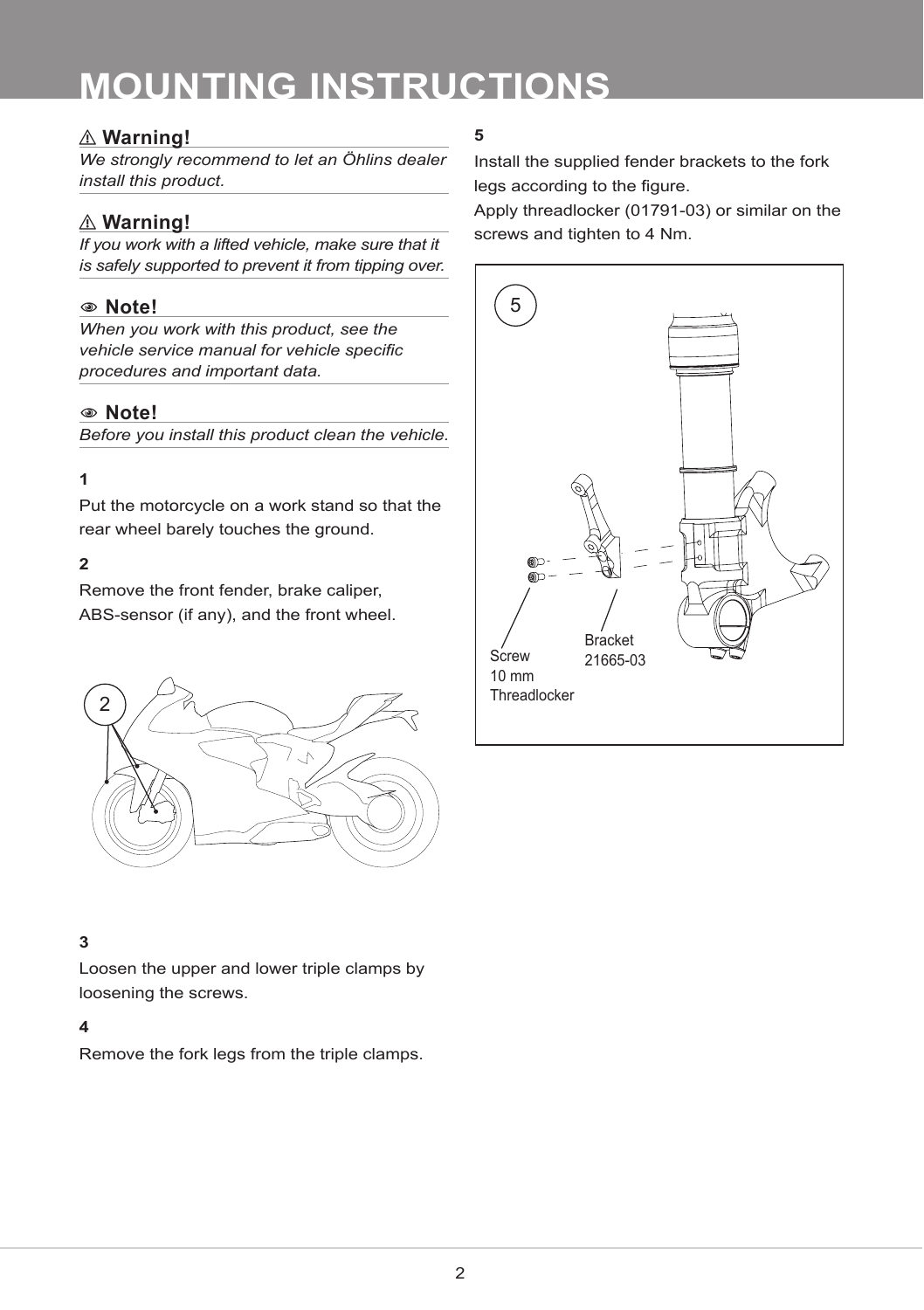# **MOUNTING INSTRUCTIONS**

## **6**

Install the fork legs into the triple clamps to the recommended fork leg position in the setup data. Position the fork legs so that the outer machining is in a 90° angle from the vehicle direction.

Tighten the triple clamps: Upper triple clamp 20 Nm Lower triple clamp 10 Nm

Turn the handle bars fully from side to side to make sure that nothing restricts the movement, and that the throttle cable and wire harness run with soft bends.

## ✋**✋ Caution!**

*The surface of the outer machining must be in a 90° angle from the vehicle direction.*



## **7**

Vehicle equipped with ABS; Install the ABS-sensor.

#### **8**

Install the front fender, front wheel, and the brake calipers. Do not tighten yet.

## **9**

Put the vehicle on the ground, apply the front brake and compress the front fork distinctly 3-4 times. This will put the legs in an exact parallell position.

### **10**

Tighten the front wheel, brake calipers, and the front fender.

See the vehicle service manual for correct tightening torques.

### **11**

Make sure that nothing restricts the fork movement when fully compressed.

#### 1 **Note!**

*In storage or transport the oil in the front fork can be displaced and therefore temporarily loses some of its damping performance.* 

### **12**

Close the rebound and compression adjusters.

### **13**

Compress the front fork as much as possible several times to bleed out the air. Make sure that there is damping on the full stroke.

## **14**

See the setup data to see the recommended setup for the rebound and compression adiusters.

## **15**

Read more in the Öhlins Owner's manual - Chapter Setting up your front fork, Extended stroke.

## 1 **Note!**

*Lower the vehicle so that the suspension is slightly compressed before you tighten the screws.*

## ✋**✋ Caution!**

*Make sure that you tighten all screws to the correct torque and that nothing fouls or restricts movement of the shock absorber/front fork/ steering damper when the suspension is fully compressed or extended.*